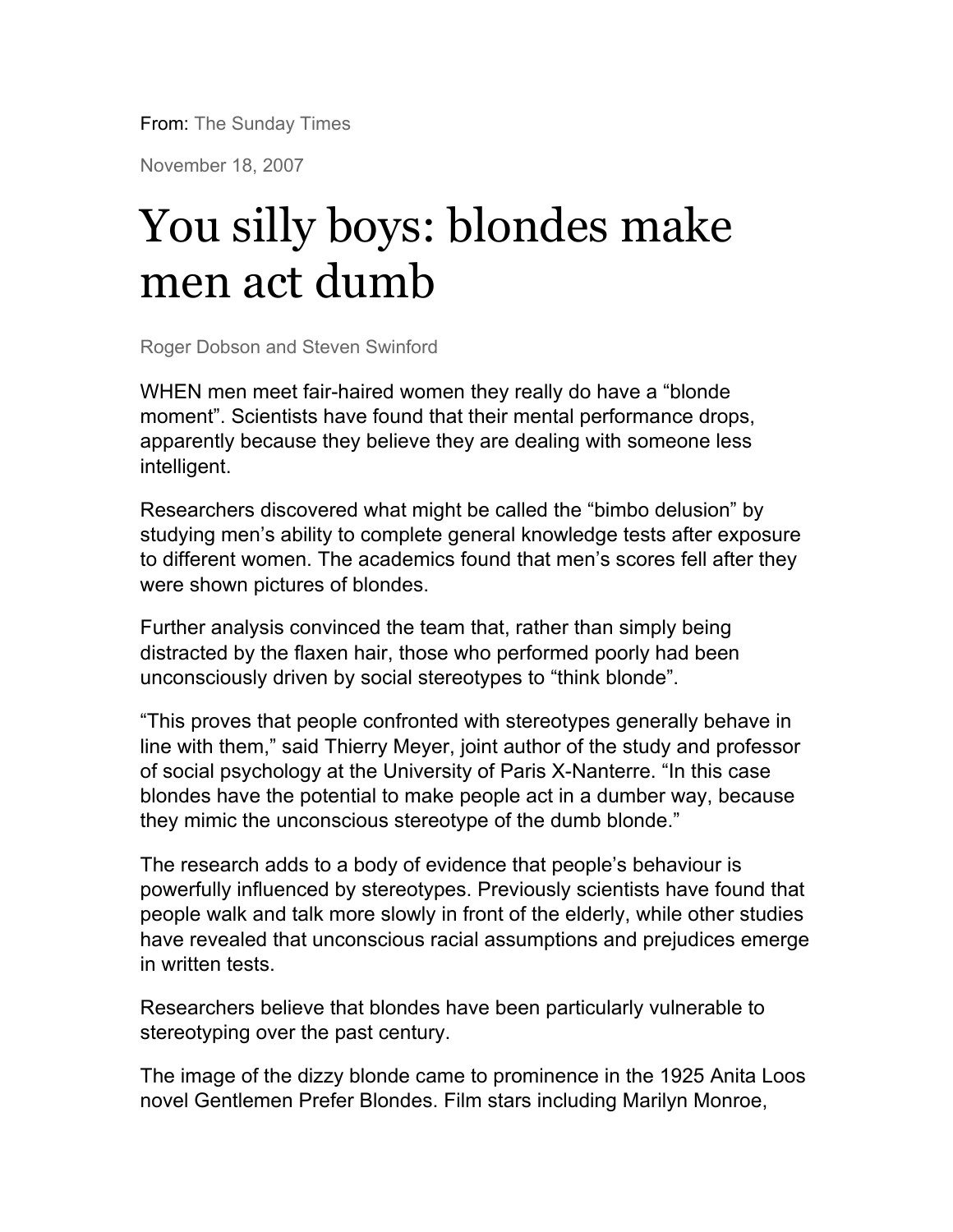Suzanne Somers and Goldie Hawn further popularised the "dumb blonde".

The persona has more recently been boosted by celebrities such as Paris Hilton, the member of the hotel family nicknamed the "heirhead", and Jessica Simpson, the singer.

Others believe its origins go far deeper. According to researchers at St Andrews University, north European women evolved blonde hair and blue eyes at the end of the Ice Age to make them stand out from their rivals at a time of fierce competition for scarce males.

Psychologists have suggested that because white babies are often born blond, there is a primal association between blondness and childhood, encouraging people to admire and fawn over the pale-haired.

The new peer-reviewed study, published in the Journal of Experimental Psychology, was based on two trials.

In all cases those participants exposed to images of blondes recorded the lowest scores.

Real-life blondes were sceptical about the findings. Laura Bailey, the Marks & Spencer model, said: "I've always been taken very seriously. I have always been blonde and I have never had an issue with the way I am. If I'm being insulted, then I'm blissfully unaware."

Michelle Collins, the blonde-haired former EastEnders actress, suspected the results were more to do with men's approach to sex than intelligence. "I don't think it's to do with hair at all; it's all about the breasts," she said.

"But if someone walks round with extensions down to their bottom, even I would treat them differently."

# **Light-headed**

Exactly why and when humans developed blond hair is a mystery. It appears to have emerged late in evolution after humans had first travelled out of Africa.

Up to a third of women in Britain may look blonde, but only about 3% are naturally so.

How blondes developed a reputation for dizziness is also unclear, though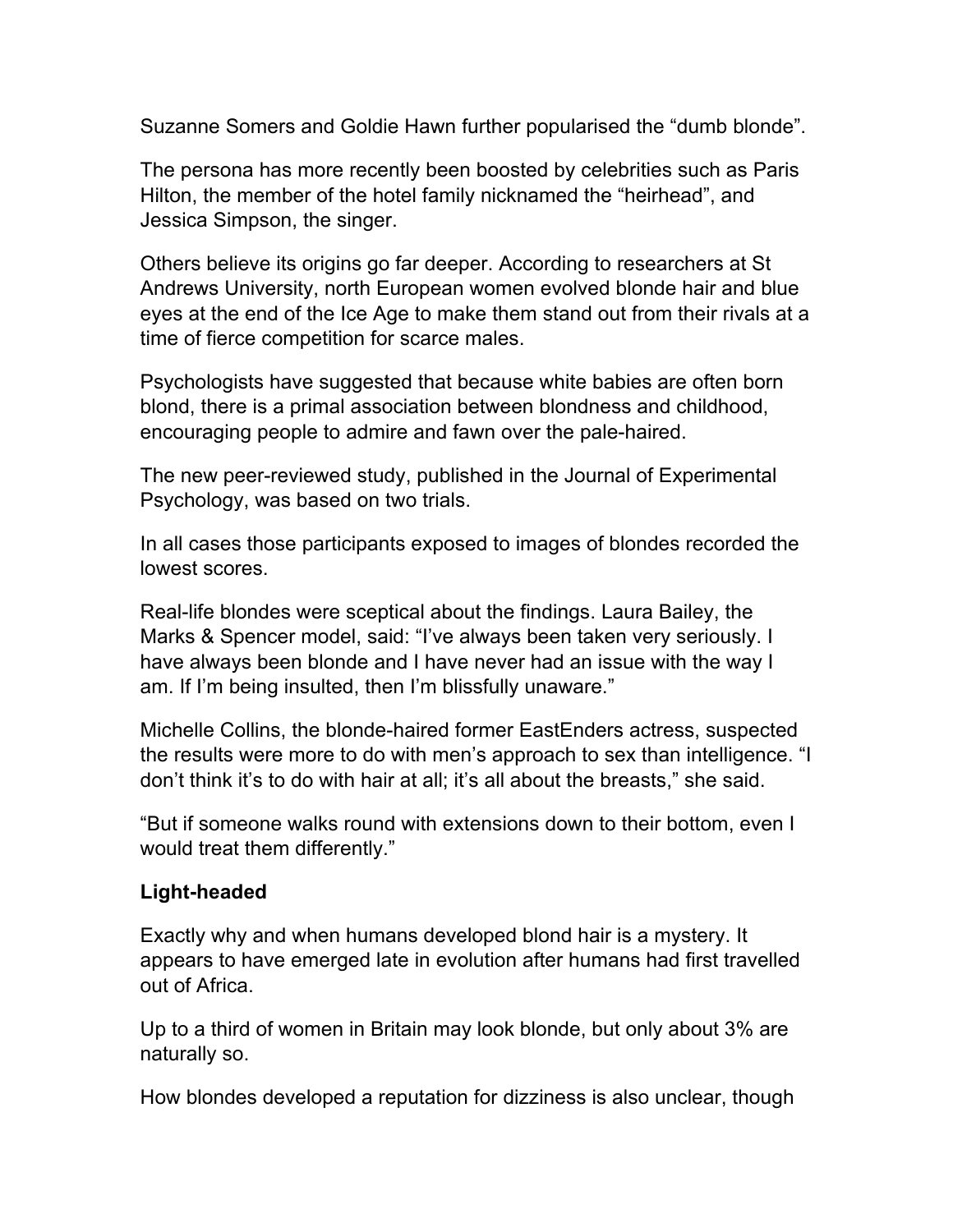the likes of Marilyn Monroe may have helped the process along. Certainly "blonde jokes" have become a popular genre.

For example: Q: What do you call a blonde with two brain cells?

## A: Pregnant.

Some blondes are of course highly intelligent. Susan Greenfield is an Oxford professor of pharmacology and director of the Royal Institution. The actress Joanna Lumley is a noted environmentalist and a fellow of the Royal Geographical Society.

John, london, uk is right ... I have observed that natural blondes are more intelligent than the fake variety, thereby proving false, the ridiculous stereotype of the "dumb blonde". However, what is ironic is that the fake ones are the idiots who have dark hair. Joke's on you.

#### Jane, liverpool,

Hey!!!! my girlfriend is British.....and a Hot Blonde....with a Brain......and I'm gonna marry her and make her my wife....so stop.....teasing these beautiful women.......okay

David John, Mumbai , India

i dont think blondes are attractive at all, they're cute when they're kids but a grown up blonde is just not sexy enough!. Lindsay is correct in saying what she said, i find that those that are born blonde tend to be alot more intelligent compared to the fake ones. Still cant take them seriously!

#### john, london, uk

i am blonde and get a lot of compliments from both men and women. once i had to die my hair dark and i must say that it seems that people take brunettes more serious cuz they are often less attractive and so people can consentrate, while being around beautiful blonde is much harder toconsentrate

#### Hanna, yerevan,

I am a natural golden blonde and about 6 years ago I dyed my hair auburn...it was the best decision I have ever made. It's amazing how differently I am treated now, how much more credibly I am perceived, and my career has absolutely taken off. I make over twice as much money now as I did when I was a blonde only 6 years ago!

Jen B, Kansas City, MO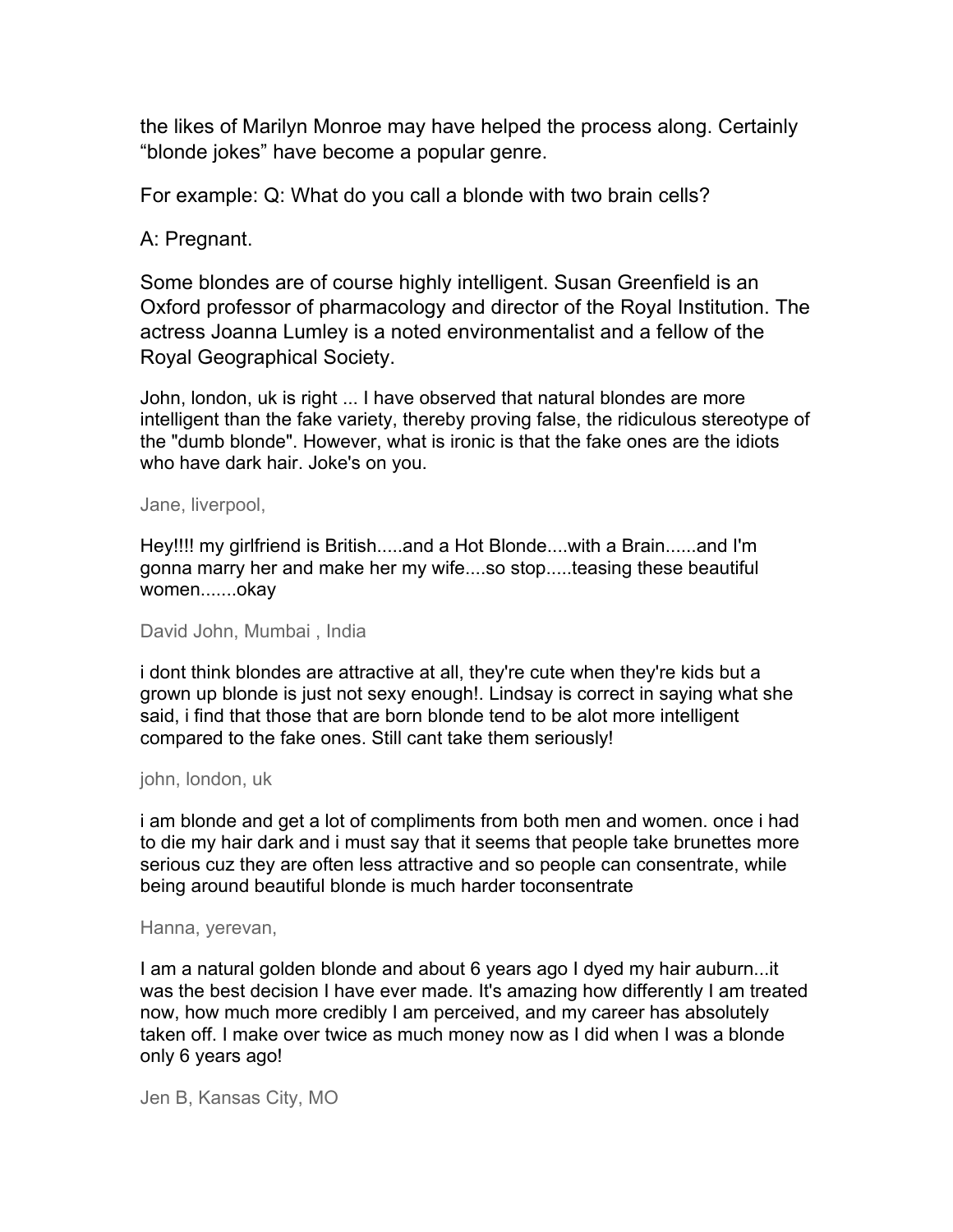I have to tell everyone this; I have natural blonde hair and have always wanted dark hair. When I was 7 I had a cap with a black ponytail stuck on the back, I dyed my hair dark from age 14 to 20 and then had to stop because of scalp problems and hair loss. I have a 1st class BSc (hons) in biology; I am planning to work in research. I do not know how I found this story today; it was not what I was looking for. To associate hair colour with intelligence is illogical. The genes that code for the proteins that comprise the melanin in your hair are not the same genes that code for the development of the physical or chemical structure of your brain. Blonde hair is not a trait exclusive to women and, some evidence shows that hair and eye colour has more to do with ancestral origins (i.e. Saxon, Viking, and Celtic) then anything else.

## Lindsey, Manchester,

I am a natural blonde, born with red hair. Being blonde gets you into alot of trouble with women and sometimes in the work force. Being educated and smart is not what most see on an interview. I am currently back in the job market and had to cut my hair short for interviews. Just because it was long and blonde, experts say that you will get the job, but not the career. I am an excellent LA and will soon be an attorney. I can say one thing about being blonde, in negotiations, you can definitely use it to your advantage. People assume that you do not know what you are doing or you are just there to bring in coffee and take notes. To all the blondes out there, be smart and use what you have!

## RG, Purcellville, VA

I think that the reason people go on about blondes so much is because they actually really jealous as they are really beautiful but also really rare,special & unique Why do you think that blonde hair dye is by far the most popular dye in the world I knew a blonde at school & she was always teased about her hair colour and people put her into a "box" and called barie It was just because all the other girls were jealous of her At the time it really hurt her feelings but she never let on about it was such a shame as anyone who actually got to know her knows that she the most incredibly kind and loving person that u can meet I wish that people would "think" I don't want to be a kill joy or anything but I wish that people would think before u speak as it can really wear u down Girls in particular can have alot of anger hate and jealously around blondes as they see they as a real threat & they can say & do really hurtful things People wouldn't dare make fun of a race so why blondes?

Martin, Cavan, Ireland

## i is brunette. does tht make me clever??

tinkerbell, newcastle!!, uk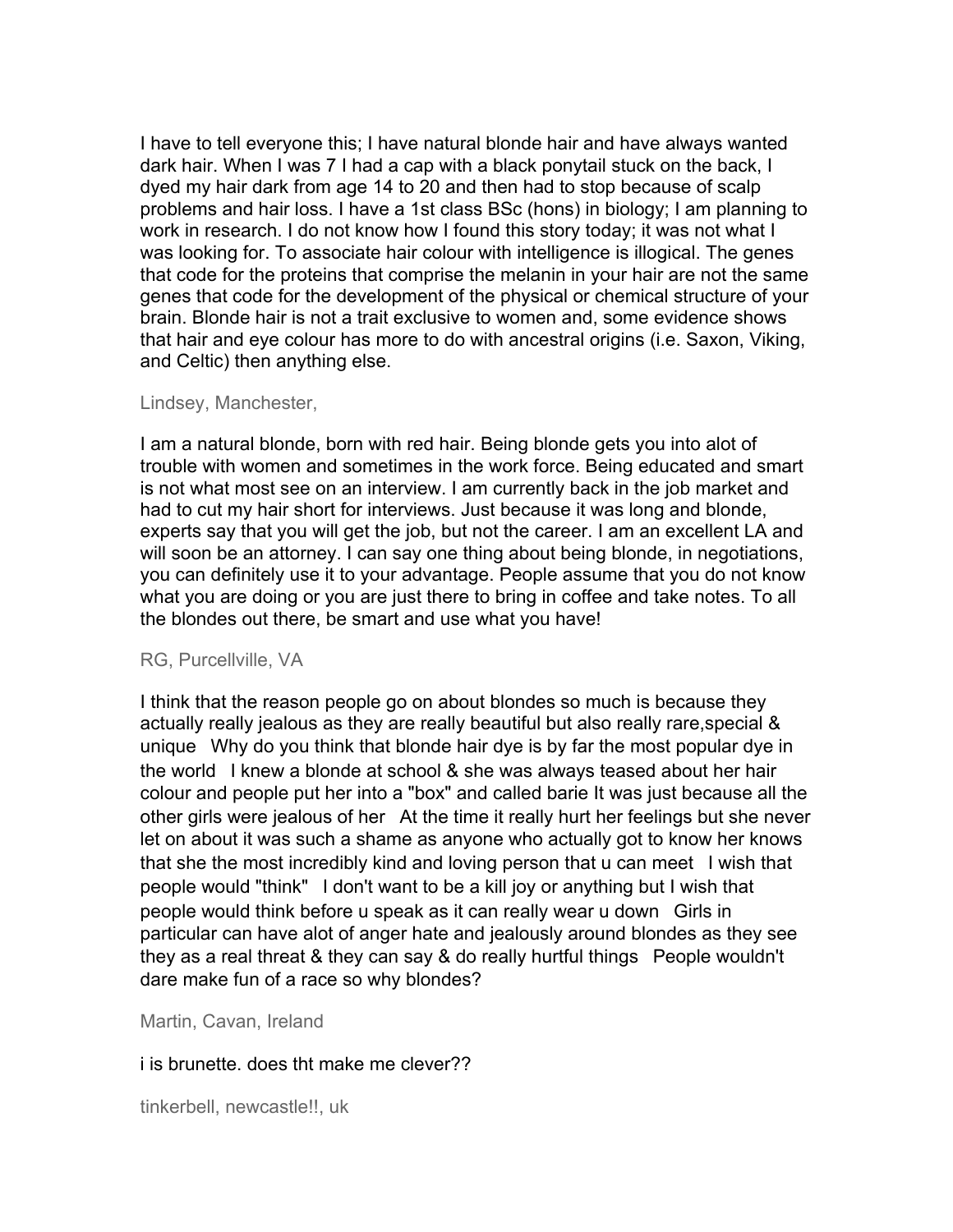Well Natural Blonde from Leeds is obviously on the wrong side of 'some' if she cannot fully comprehend the meaning of the word 'some.' The article did not make a mistake at all in this respect.

## Natural Brunette, London, UK

I agree with John Harding. I am also pleased to hear that the management team was suspended. I abhor bullying of any type but I would have been livid if someone spat in the drink I was about to consume. I should hope she fought back in some way. I also find it interesting that when someone refers to 'blondes' they are almost always referring to women. It is offensive to refer to a human being by their body parts and a newsflash to all those people who may think that that statement is too strong. Hair, breasts, eyes, indeed, ANY body part can be lost quite easily to illness or other circumstances. What then do all these morons use to refer to others, ie; women? I was bullied relentlessly in the Army and the 'last straw' moment was when my captain told me to 'wear a low-cut shirt' whilst I was speaking to a visiting Majour. Without missing a beat, I replied: 'No, that won't work, I think YOU need to wear a thong and shake your ass around him, now SAY something else!!!"

## Kim , London,

fair skins have a strong survival advantage in northern latitudes ,you make vitamin d and grow up big and tall dark skinned people develop rickets ao fail to reproduce ,osteomalacia is common in indian women in this country,and our modern diet is fortified. conversely blondes get skin cancer in africa

## gp edlin, london, uk

I'm a natural blonde, the only one among my friends. I must admit, if we go out, it is me who gets most of the male attention, which I can't really complain about! I don't even think it's about hair colour though. I'm more outgoing than my brunette friends, which could be the reason. However, people seem to think, just because of my bubbly nature, that I'm thick - can people not have fun and be intelligent too? I'm sick of forever being called blondie, bimbo, slack, etc. ... argh! I sooo agree with the point about bleached brunettes. I know people have a right to dye their hair but it really annoys me actually. Get off out hair colour! I think the peroxide-look looks fake and rubbish anyway. Go natural! It's funny how it says in the article "some blondes are of course highly intelligent". "SOME"? Ehem, meaning not all of us are? I've just started at one of the top universities in the country after doing extremely well in my A levels... thank you very much :-)

## Natural Blonde, Leeds, UK

I used to hate my blonde hair growing up. I was teased all the time...right up until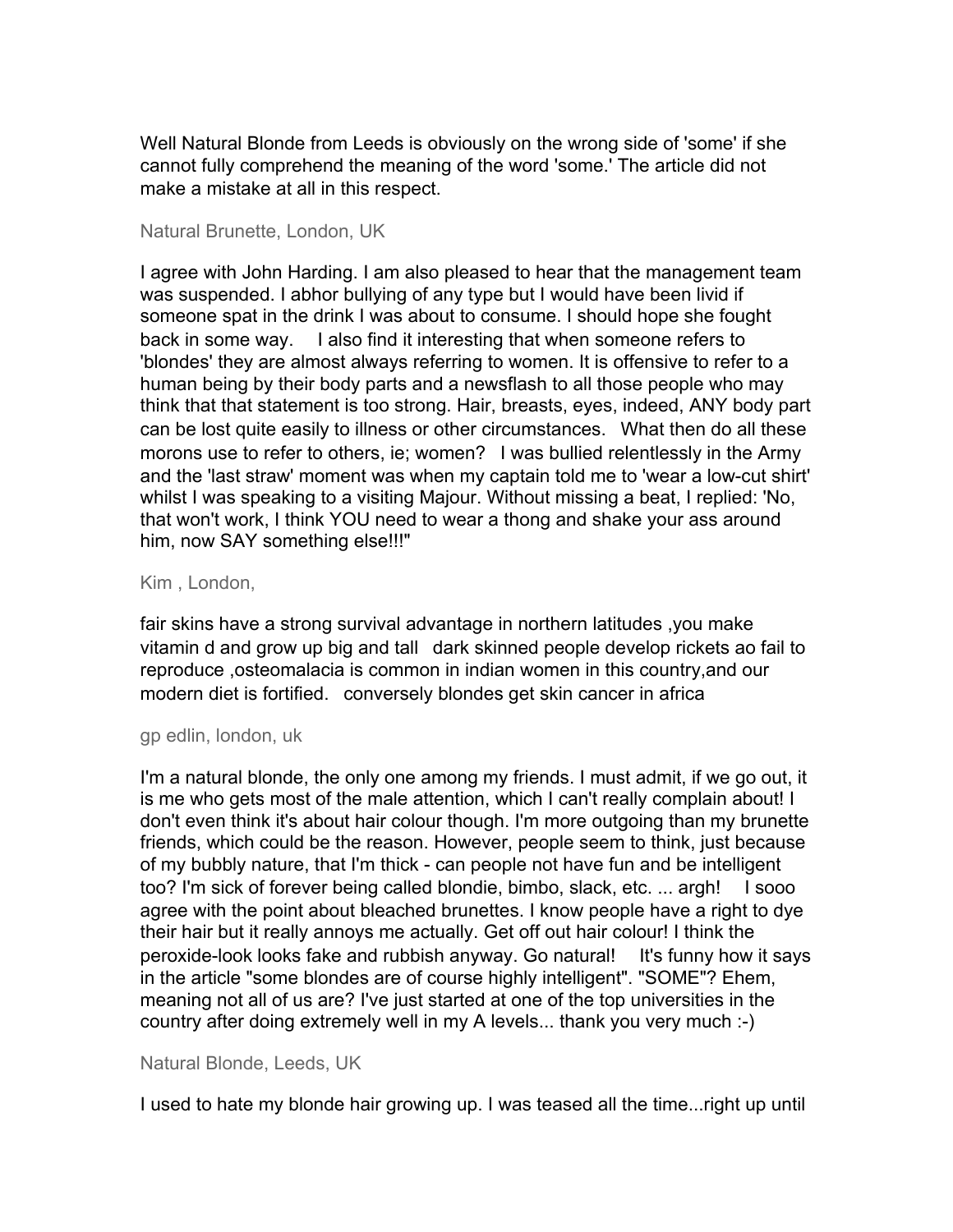high school when all of those girls who were teasing became blonde. Suddenly, there were a bunch of ditzy blondes around school, and I began to get offended if someone asked me who dyes my hair!

Victoria, Yuma, USA/AZ

Isn't it strange that in these politically correct times when you have to walk on eggshells to avoid offending various groups, that it's perfectly okay to stereotype blondes as dummies? Imagine the backlash if Nappy-Hair was stereotyped as indicative of lower intelligence!

sharon adams, New York, new York USA

A curious point of 20th century history is that if Hitler had been victorious in the war against great Britain, we might have seen a lot more naturally blonde women here today. Excellent, aesthetically, but would we really have wanted to pay the heavy price?.

Dirty Dick, Taunton, UK

What a cute thread! I agree with Carol, let's call those Bleached Brunettes, the ones giving natural blondes this stereotype, what they are. BLEACHED BRUNETTES! I love it! Right on!

Donita, State College, USA/PA

I don't realy believe it... I'm a natrual blond, and I'm REALY smart. So i am just going to forget all about what you said there. OK? OK. Good.

May, Spring, TX

Brunettes who bleach their hair blonde are "bleached blondes". Dumb Bleached Blondes are really Brunettes. Perhape the real reason men's intelligence drop after looking at pictures of blondes is because their brains have temporarily dropped below their belts.

Elizabeth, Atlanta, Georgia

So does this mean that Scandinavian men are all walking around like village idiots? Can't say that struck me the last time I was in Stockholm,but then may be I was having my own blonde moment.

#### Ian, Toronto, Canada

i think it is totally stupid!!! why do they wan't to be blond??? who nows? "blond jokes" are totally stupid! it hurts blonds feelings. who cares if brunetts have nothing to do on Saterday night? i sure don't! :o) :o(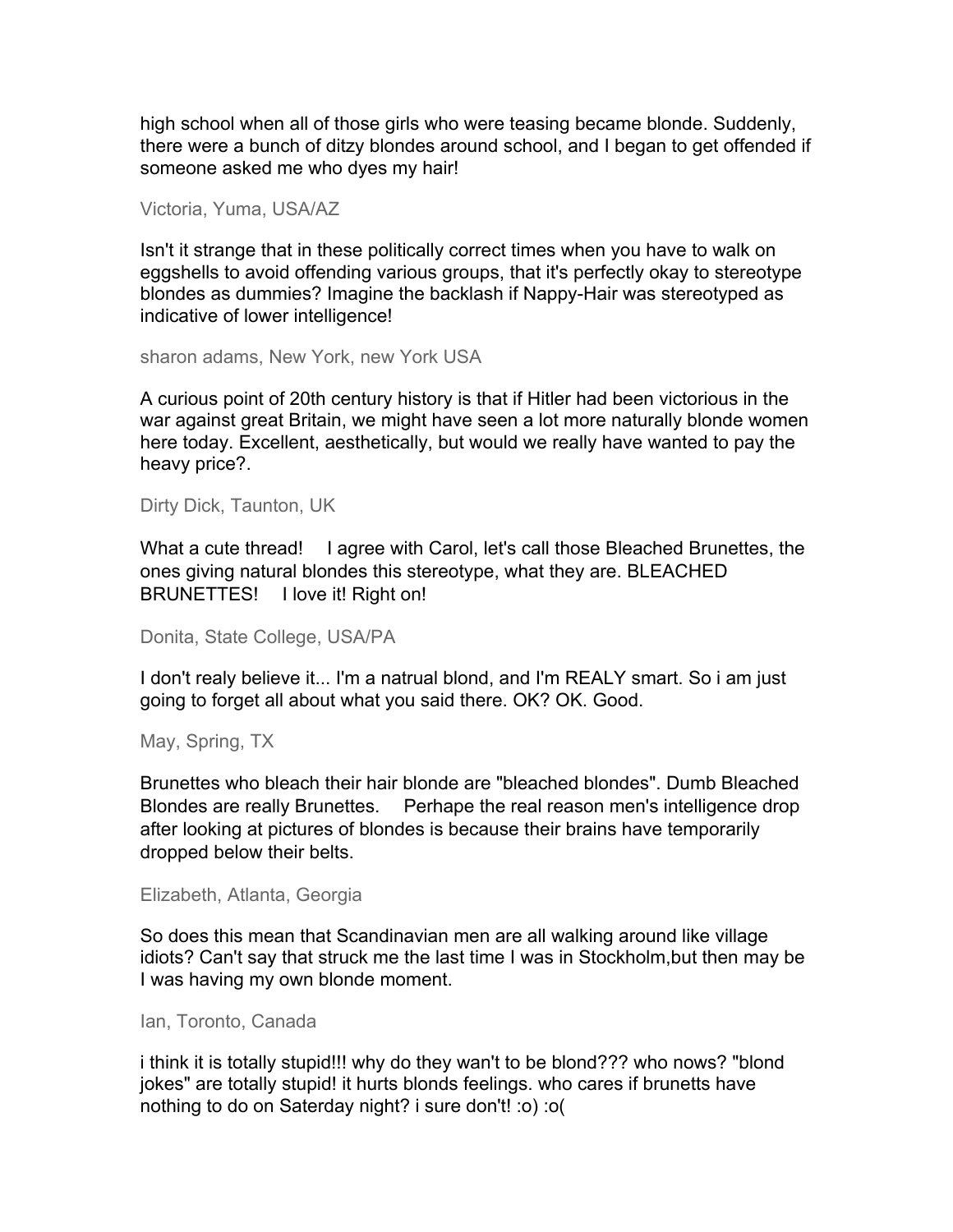Summer, main koleto street, Colorado

There has always been a debate about whether much of the work perfromed in psychology constitutes real science. Studies like this suggest not. However it does provide an excuse to tease your female blonde work colleagues, even if many of them have PhDs.

David Lea-Smith, Edinburgh, U.K.

"Some blonds are of course highly intelligent."... Evidently the authors do not have this faith in their audience.

#### Isaac, London,

I have often thought that our reactions to blondeness (mens and womens) comes from the fact that light hair color was first associated with extreme youth. many babies are born with light colored hair, and then it darkens in a year or two. this implies that blonde adult hair is a mutation where the color of the hair simply doesn't fade. looking young is an important, even a dominant factor in mate preference for men. so that has helped blondness to continue in the gene pool. its recessive nature keeps it rare.

ron shigeta, Berkeley, CA

Fake/bleached blondes are to be blamed for giving blondes a bad name? If you think that way , you obviously believe there is some rivality between brunettes and blondes and just fuel the trivial feminine antagonism men are so fond of. I thought nazis gave arians a bad name. How about we replace blond in the article by fat or black?

Brita, Edinburgh,

The ditzy blonde stereotype is a tad unfounded, I'm guessing the majority of 'dumb blondes' are dyed blonde.. after all apparently only 3% of us have naturally blonde hair.

#### carla, glasgow,

blondes are so stupid that billions of non-blondes want to live in the nations they and their descendants built.

nick, portland, US

I have a problem with this line: "Some blondes are of course highly intelligent. ..." Really? SOME are? I feel like that implies that most aren't though.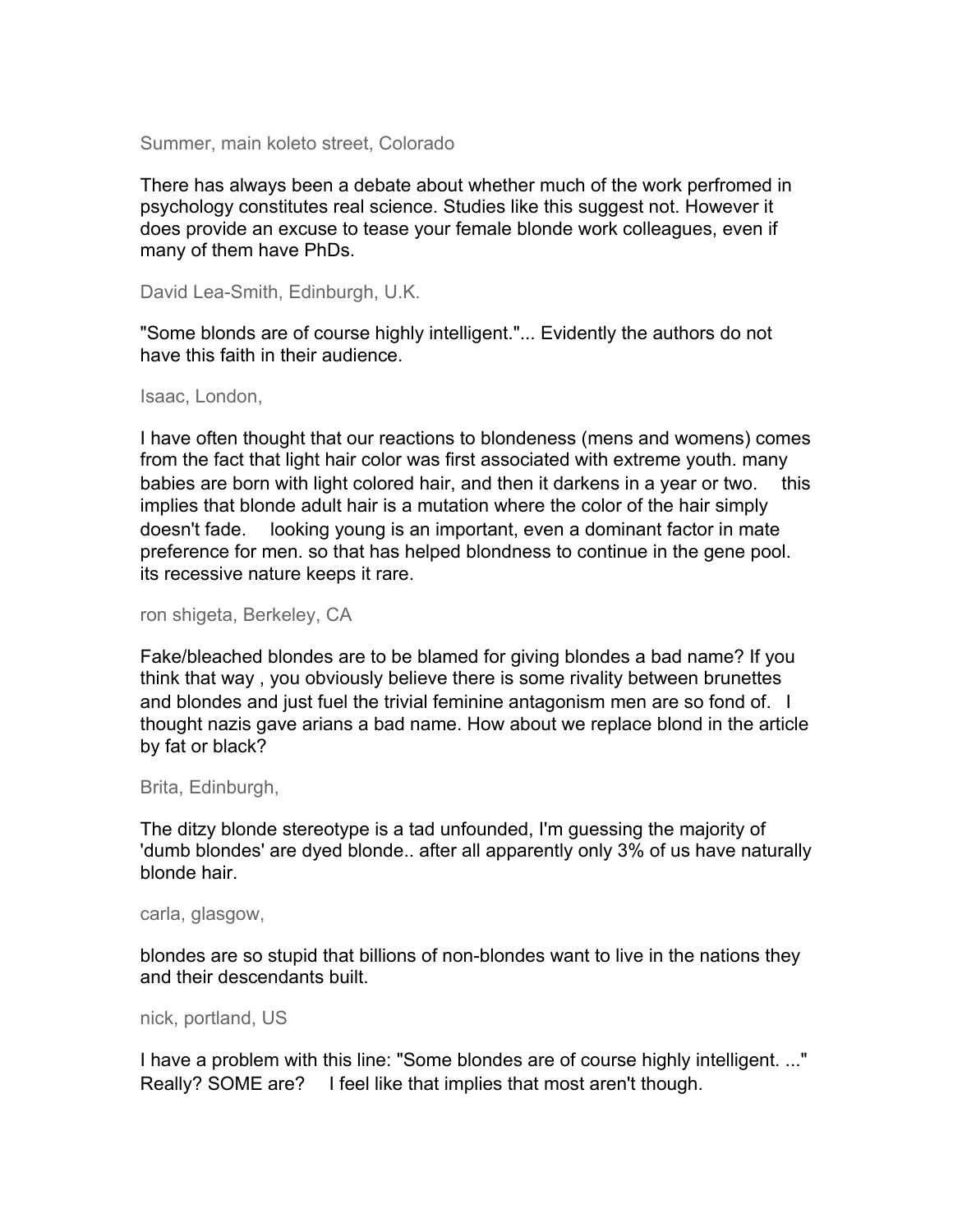Ana Casian-Lakos, OH, USA

Interesting article. But it still leaves the medieval question unanswered: are men truly brainless or they just act that way.

#### J.Silver, Indianapolis, Indiana

I don't think people realise just how offensive and belittling it is to judge people purely on their physical attributes. The 'dumb blonde' stereotype is a huge problem in the work environment. We had one girl who was bullied so badly for being a natural blonde, that we had to suspend a management team under the predudice act. They were spitting in her tea, and leaving messages such as, 'Drinking brunette spit makes you more intelligent!" So case of this article, please tell me what the difference is between making jokes about blondes being lesser humans, than making jokes about the colour of a person's skin?! Imagine if society flipped that joke around, ' What do you call a black person with two brain cells...pregnant.' ?" We'd have riots on the streets of London.

#### John Harding, London,

I think many readers seem to missing a key point. The study appears to be talking about the response to a "picture" not a person. That seems to add a whole different scope to the discussion; doesn't it?

Russ, san antonio, USA

Explains my ex-husbands decisions lately. His new girlfriend is blonde and acts like a ding dong.

Glad I am a burnette, Atlanta, GA

Blond, black or redheads, all women make men dumb. We males are so infatuated with the opposite sex that all forms of logic and reason succumb to their indefinable charms. Do we llike them? Not really. We love 'em!

Ray Massart, Hombeek, Belgium

How are you defining 'blonde'? I think the marvellous, super-intelligent Joanna Lumley has dark brown hair naturally.

## L C, cARDIFF,

There are some interesting possibilities for findings here. 1.Those who appear to dumb down to blondes may be 'mirroring' to the assumed stereotype hopefully to improve their chances. 2. The stereotype may have evolved to meet its assumed desirable qualities. 3. Surveys purporting to show statistical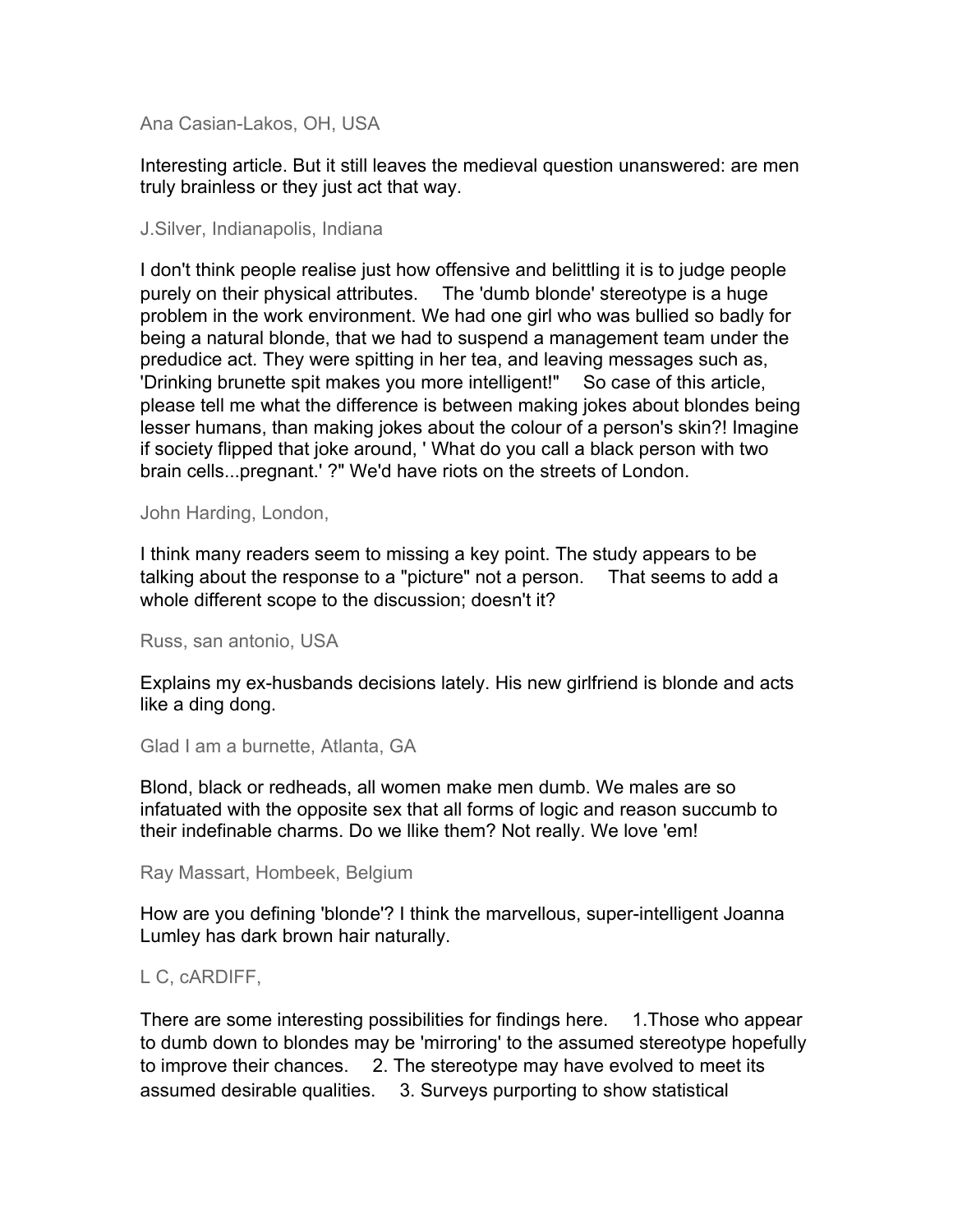correlation of blonde types may be self-fulfilling from question bias. 4. Research and results in this field may be coloured by hair product promotional expenditure and chromatic competition.. 5. Those who prefer the evidence based approach may well have validated many findings anyway.

dr venables preller, Warminster, UK

An evolutionary possibility might be that a blonde hair genetic mutation linked to other desirable qualities such as intelligence and temperament became so successful as to attract mimicry, as happens elsewhere in nature. It might be that the mimics now so outnumber the genuine that it is the characteristics perceived in some mimics which have become embedded as the popular stereotype.

#### dr venables preller, Warminster, UK

This is all bogus. Genetically, we are all basically identical. The only discernable difference that separates blondes from brunettes is a hazy, subtle paradigm constructed by media, society, and many impressionable, stupid followers who associate those they see on television - with everyone around them. Paris Hilton is not representative of an absolute blonde archetype. And please, do not try to convince anyone that every brunette is somehow endowed with superior intelligence. Let's shift our attention to real, not contrived, problems. Sincerely, "Natural Blonde"/Medical Student

#### Christina , Ann Arbor, Michigan

To the pedantic gent who gave the lady a bit of stick for ending a sentence with a preposition: Hie thyself to Fowler's "Modern English Usage," and read the article s.v v. "preposition at end." This superstition (and lamentably popular misconception) that in English we should put the preposition before the thing modified derives from Dryden's difficulties in deciphering English grammar, schooled as he was in Latin and Greek. He therefore tried to force it to conform to Latin syntax (the understanding that it's a Germanic language with different structures didn't come until after Dryden's day). The giveaway that this is unnatural English is the word "which": you have to use it every time you invert the prepositional phrase to adhere to this "rule". Whereas, if you use natural English word order, you don't need that pesky extra word. To quote Winston Churchill (to his fussbudget secretary), "this is something up with which I will not put!"

## Beverly, Bath, UK

Hello all, Concerning the cited paper from the journal of experimental psychology (Bry, Follenfant, & Meyer, 2007), there are some details to specify. I may notice that I read the original paper. First, and importantly, the 2 studies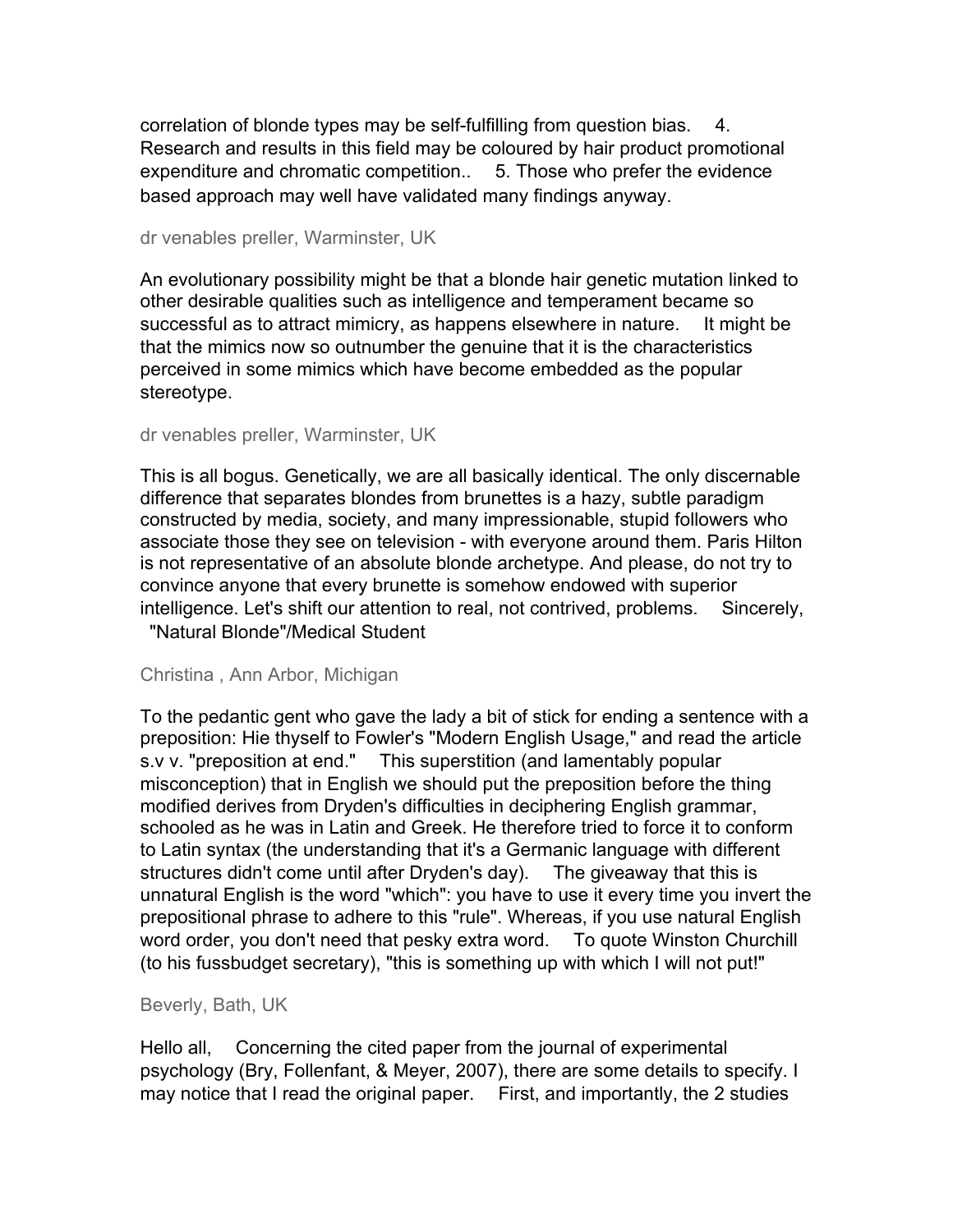that compose the article contained a minority of male participants (in fact, only 23 out of the 86 participants of the first study, and 34 out of the 73 participants of the second study were men, thus both samples are primarily constituted of women). Second, neither authors assumed that the dumb blonde stereotype was actually true. In fact this stereotype only served as a model to study how socially shared information like stereotypes (and many stereotypes other than the dumb blonde one have been studied, such as the elderly, the models, the politicians) may impact the behavior of people. I think journalists may have read the scientific paper more consciously, or at least contact the first author for further clarification. Best regards, Fabrice.

Fabrice, Gen ve, Switzerland

only 3%?? are you really OK? I'm Turkish and at least 10% of the population is fair-haired. Shouldn't it be a little bit higher? just have a look at this map: http://cogweb.ucla.edu/ep/images/Frost-1.gif

Mehmet Demir, Istanbul,

Blonde hair attracts peoples attention, whether it's good or bad- lets face it, humans notice shiny things. Although, i think the test is a result of the mens sense to think about sex before anything else. And unfortunatley, i being naturally blonde, have noticed that my hair color is always accosiated with sex first, then stupidity. Thanks for enforcing that; i really appreciate it . . .

Sasha, North Hollywood,

DavidintheUK, That's 'very anal and unnecessarily nit-picking'. It's perfectly acceptable for people to write in the same way they speak. Dig?

Seb Carroll, London, London

Quote: "In the article, Laura Bailey (M&S model) is quoted: 'I have always been blonde...If I'm being insulted, then I'm blissfully unaware.' Case closed, I'd say.

 BERT BRETHERTON, STOCKPORT, ENGLAND " Oh Bert! I couldn't stop laughing at the comment you made!!! Ah man!!! That's so funny!!! :D

Pooya, Waterloo, Ontario, Canada

A recent study conducted by psychology, science and medical researchers concluded that the findings of studies are unreliable and therefore should not be believed. That includes the study who conducted the studies.

Vinny Yak, Portland, USA

There's an obvious angle not being alluded to: Blonde hair (my wife's blonde,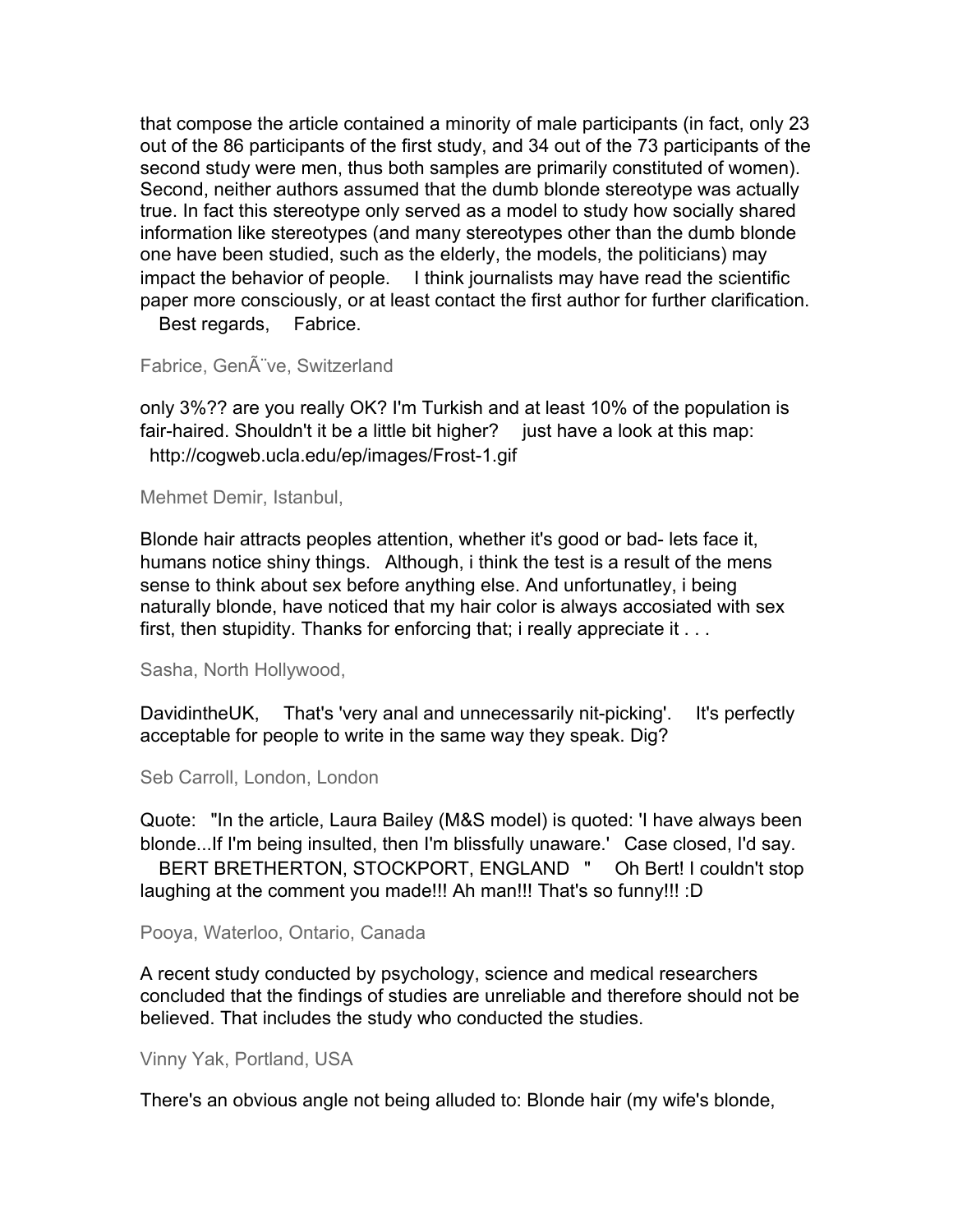btw) is a risky attribute if only because rough, abusive men can spot these women more easily. I'm sure that's enough to convince most men, perhaps unconsciously, that these women must be a little crazy, or, at least, dumb. How could broadcasting your presence to the Great Unwashed be a good thing?

Tony, Champaign, Illinois

Dear David. Lol. Nothing to do with my hair colour but rather the fact that I am foreign. Come to my country and see how well you do ;) Karin (note the "unusual" spelling)

Karin , Bexleyheath,

Carol E. Cox, Burnaby, Canada: Quite right - you've cracked it! How dumb is it to bleach one's hair!

K Gray, London,

Not a true scientific study, was it? However, myself, similar to SA Johansson from Zurich, I'd say the men weren't concentrating on the task at hand but were thinking about something more compelling and alluring - the blondes!

S Miller, Palm City, FL, USA

I have seen this dumbing down to blondes first hand. I'm naturally a dark blonde, and I was very proud of being a natural blonde when I was in high school. I still lightened my hair a tad bit, though.... This lightening led to a horrific a dye job accident that resulted in my hair being dyed very dark brown. I thought it looked good, so I started dying my hair so I would be a brunette. Ever since then I have found that people take me much more seriously and seem to be more attentive when I talk.

Tara , Champaign,

DavidintheUK. That was funny. Thanks for that. Karin (with the Oxbridge Law degree)! He's right I'm afraid. Ending a sentence with a preposition is a bit of a no no.

adam, Leeds, UK

The funding for these "scientists" came from where exactly, and why? These gentlemen in white coats start from the assumption that the whole human species is caucasian and includes blondes. Caucasians account for only about a 15% and dropping share of the world's population; to the great majority the blonde debate is obscure and meaningless, and they're right.

Patrick Rioux, Frankfurt, Germany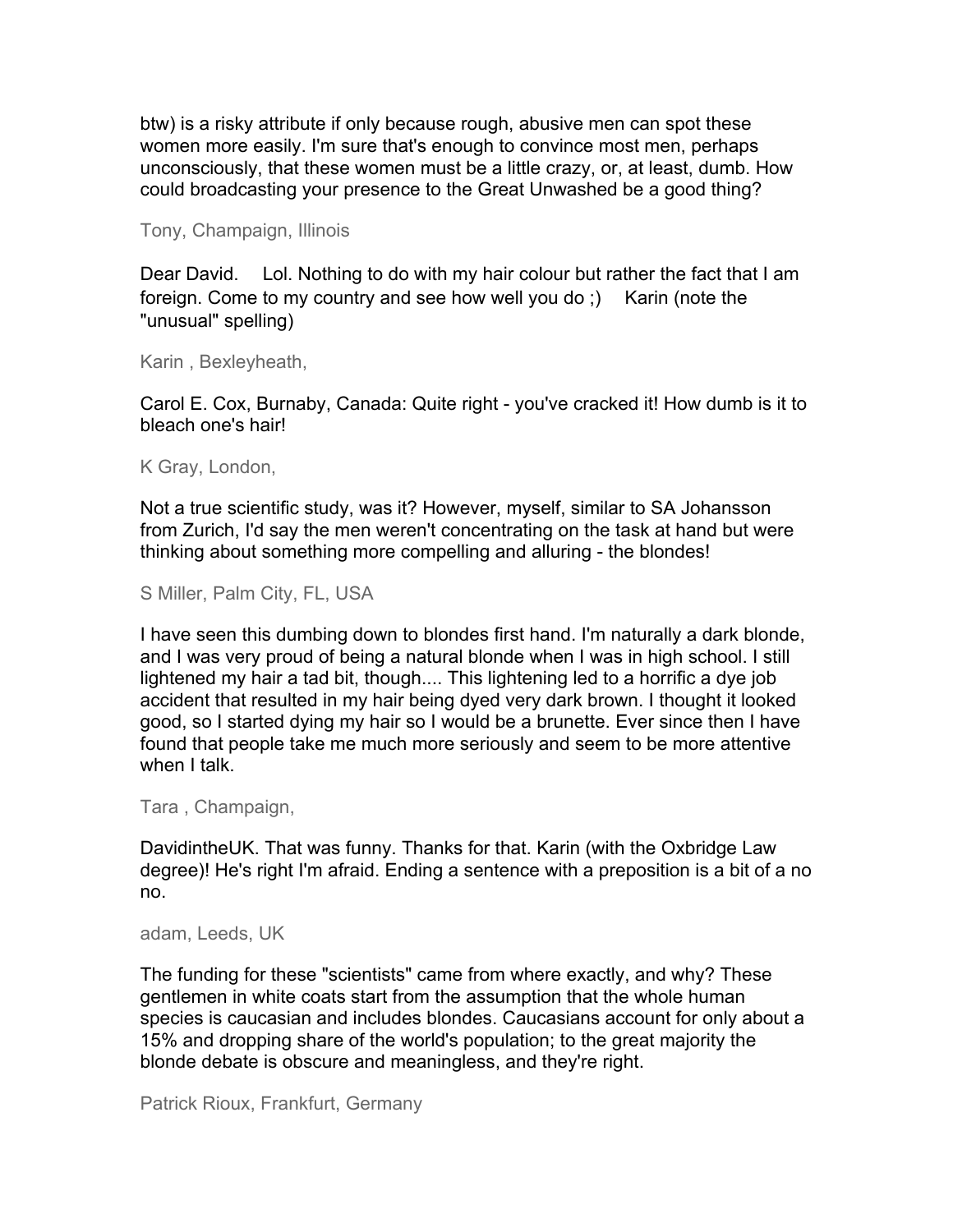Why are there so many blond jokes? Well the brunettes have to have something to do on a Saturday night....

#### Marinda, Cape Town, South Africa

For god sake. Will these so called "scientists" please find something a bit more important to spend their time and intelligence on?? For example, I'm suffering from eczma and have been told there is no cure. Simple thing. But it would make a huge difference to all us itchy people out there! Who benefits from knowing whether men turn dumb in the company of blonde girls? P.S A blonde myself, I like Carol E. Cox's "Bleached Blonde" term. But perhaps the funniest thing I have read today is DavidintheUK's correction of Karin's grammar... And no - it is not equally funny if you correct my grammar (I'm sure there are some errors in there) because I have never bragged about my intelligence.

#### Jennie, Sydney, Australia

"Real-life blondes were sceptical about the findings. Laura Bailey, the Marks & Spencer model, said: "l've always been taken very seriously. I have always been blonde and I have never had an issue with the way I am." How ironic, a blonde who is employed soley for her looks thinks people take her seriously. Her claim to fame in Wikipedia is in posing nude in the book "4 Inches", which 'empowers women'. Shopkeepers may take her seriously when she hands over her credit card to pay  $\hat{A}E2000$  for a pair of shoes, but I would imagine that is as far as it goes. "Give me a serious look in the camera luv."

Oh my gosh I feel so dumb typing in the obvious!!

#### Barry, London, UK

I agree with Carol. I am a true blonde, and have not met many "true" blondes during my life. It's actually a bit of a shock when I do. We true blondes have limitations that Bleached Brunettes would hate - blonde eyebrows that don't frame our eyes as brown eyebrows do; blonde eyelashes that look silly when painted with dark mascara (and there aren't many "light" mascara choices); pale skin that won't tan no matter what we try to do (if you see a blonde with a tan, chances are good she isn't natural - or is more of a "honey blonde" or "ashblonde"); and of course annoying stereotypes and prejudices. Many people have commented that I am an intelligent person, and I have generally excelled in scholarly pursuits and in my work (graphic artist / computer technician). In spite of that I have always struggled to prove myself as an "intelligent blonde." Personally, I have met a fair share of dumb brunettes and redheads in my life; in fact, I have met more dumb brunettes and fake blondes than true "dumb blondes." Next time you start to judge a blonde woman as a "dumb blonde," look a little closer before you cast your decision. She might not be a blonde at all.

The truth is in the roots. Literally.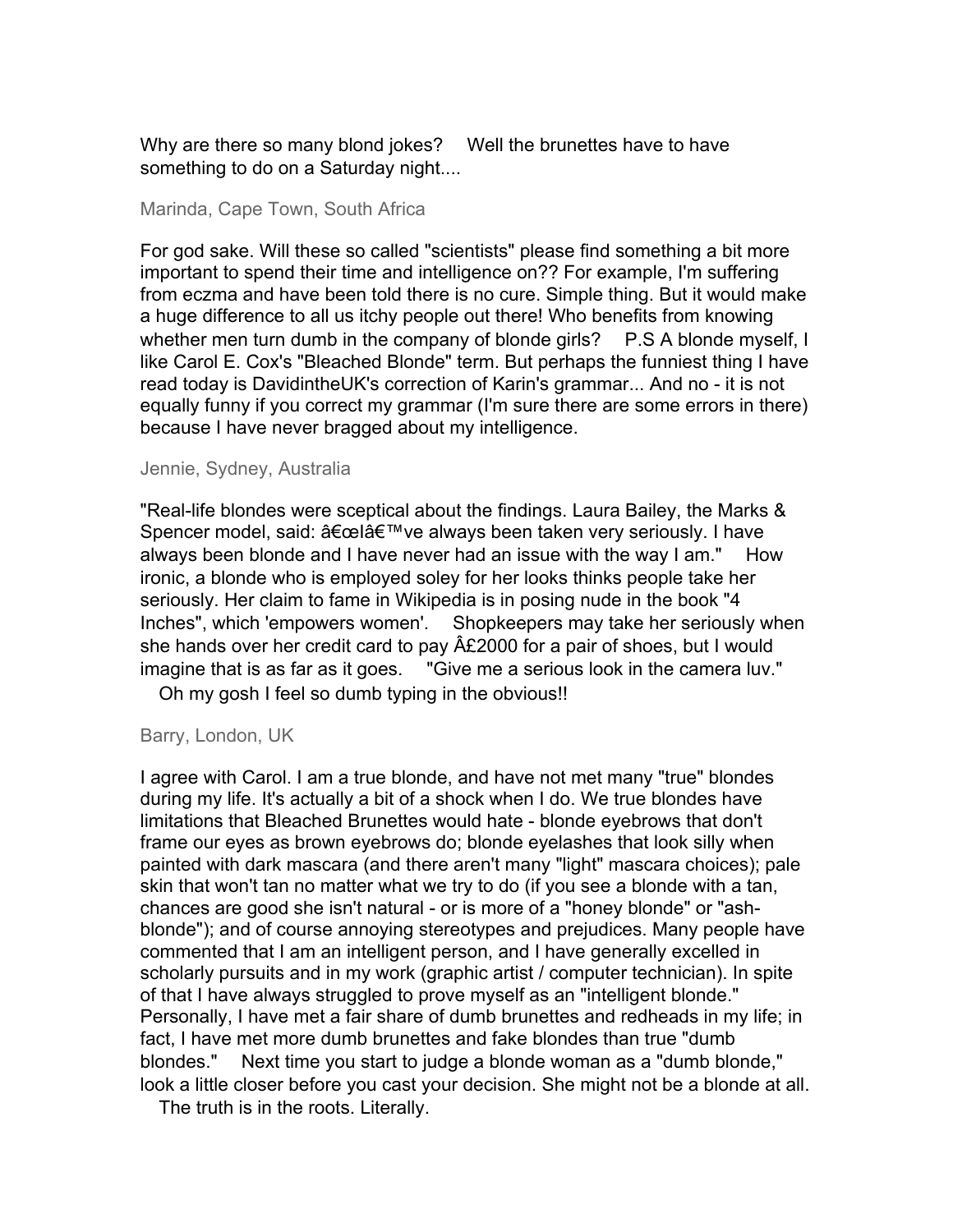## Blonde Bettie, Mytown, USA

i am blonde with light blue eyes - i went to college on full honors scholarship - but men call me baby and cupcake etc. - i think it is funny especially when i take them on in a philosophical argument - i think what makes blondes so sexually attractive to men is that blondes have little visible body hair so they appear more 'naked' than brunettes - that is where the dizzy or ditzy comes in - it is in the men's heads when looking at a blond not in the blond's head - it is a projection of the men's primal state of mind -

#### skyz, miami beach, florida

If there are any studies of blonde overrepresentation in science and medicine, it is news to me. I can say that blondes are a tiny portion of the population overrepresented with cosmetic manipulation, so it is very difficult this day to even use anecdotal evidence to support the intelligence of blondes one way or the other. And that is before you try to define "blonde." I have seen plenty of women with plain brown hair who describe themselves as blonde. There are so many non-blonde blondes that it is pointless trying to even have these discussions.

## Eddie, Los Angeles, CA

> north European women evolved blonde .. to make them stand out from their rivals This type of research may get headlines, but I can't help feeling that there is little truth to it. Deep-sea and cave creatures have less pigment too. Are polar bears white to compete with brown bears? I'm thinking maybe, just maybe, animals tend to lose their pigment when there is not a lot of sunlight around.

#### name, town,

Saying blondes are less intelligent than others is easily shown to be false. I believe a number of studies have actually shown that in scientific circles and among those most accomplished in intellectually demanding disciplines blonde hair is over represented. There are a number of reasons for the way people react to blondes, but I believe part of it is jealousy . Most men find it attractive, hence so many woman wear blue contacts and dye their hair. If some men get befuddled in the presence of blonde women, it may be their concentration is impaired due to the intimidating beauty before them. Perhaps the less atractive the female, the easier men find it to concentrate on the matters at hand!

# Bruce Buirkle, Dallas, USA, Texas

The "blond" jokes currently in vogue are just a newish form of racism that people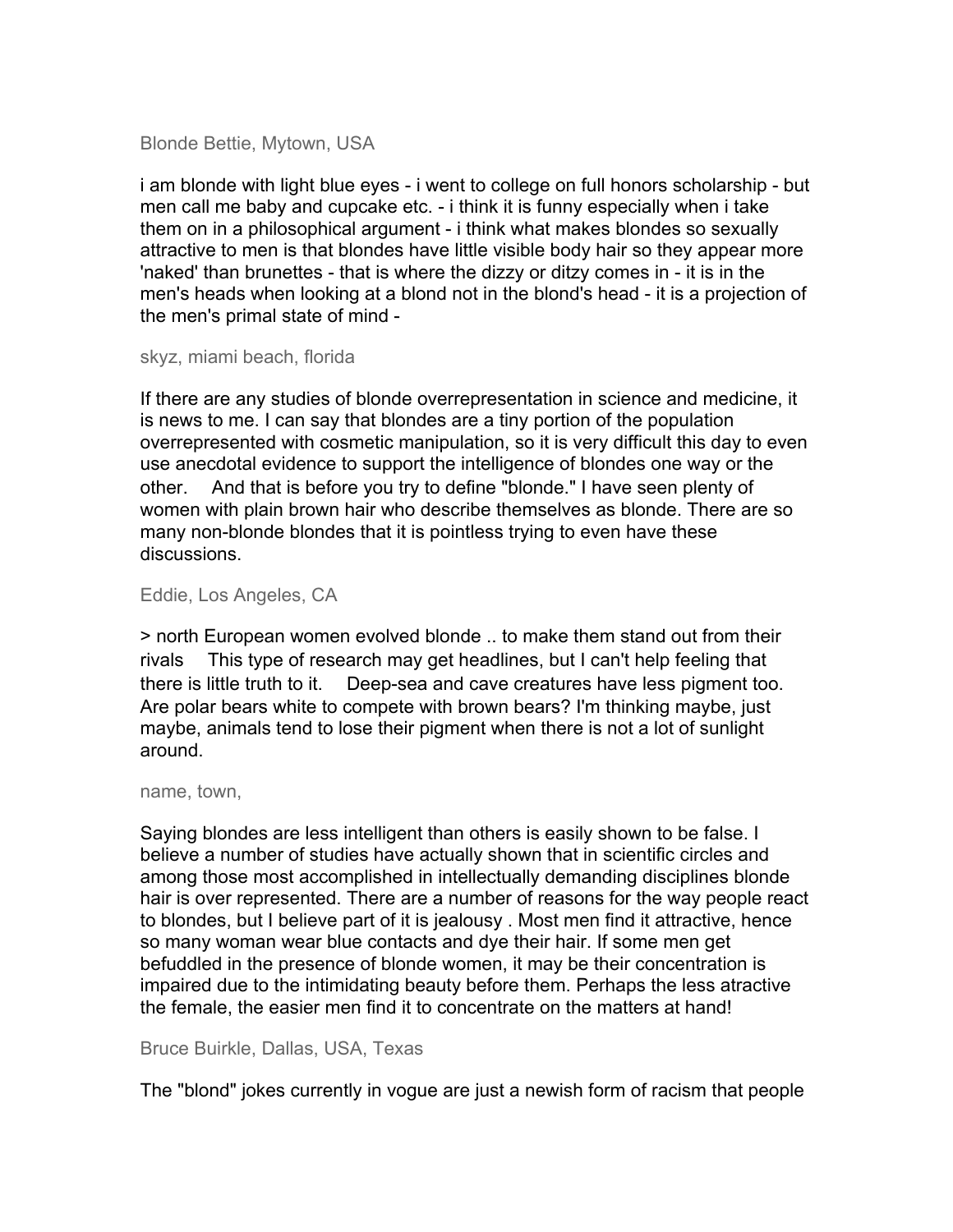seem to consider acceptable - a sort of outlet since other minority groups can no longer be a focus for disparaging remarks. Regarding the misguided mimetism mentioned in the article: I've noticed that people tend to unconsciously reproduce facial expressions, behaviour of those they are talking to... often wondered why a person had a certain look on his/her face and realised it was on mine as well.. it starts at birth - try sticking out your tongue at a newborn: he'll respond immediately!

alias, paris,

In the article, Laura Bailey (M&S model) is quoted: 'I have always been blonde...If I'm being insulted, then I'm blissfully unaware.' Case closed, I'd say.

BERT BRETHERTON, STOCKPORT, ENGLAND

To become a Fellow of the Royal Geographical Society, all you have to do is pay a subscription.

paul coones, oxford, UK

# More fieldwork.

Andrew Milner, Karuizawa, Nagano

Laura Bailey's 'blissfully unaware', says it all for me. Case closed.

# BERT BRETHERTON, STOCKPORT, ENGLAND

If most blonde-looking women are actually brunettes-in-disguise, it means that probably the people that gave blondes a bad name were all those empty-headed people who need to change their appearance for an ego boost. It's only unfortunate if most go for the fair-hair look.

## Ric, Sheffield, UK

Us blondes have a sense of humour too, we can take it!! Though husband doesn't think so! A gorgeous young redhead goes into the doctor's office and said that her body hurt wherever she touched it. "Impossible!" says the doctor. "Show me." The redhead took her finger, pushed on her left shoulder and screamed, then she pushed her elbow and screamed even more. She pushed her knee and screamed; likewise she pushed her ankle and screamed. Everywhere she touched made her scream. The doctor said, "You're not really a redhead, are you? "Well, no" she said, "I'm actually a blonde." "I thought so," the doctor said. "Your finger is broken."

Maggie Snook, wool wareham, dorset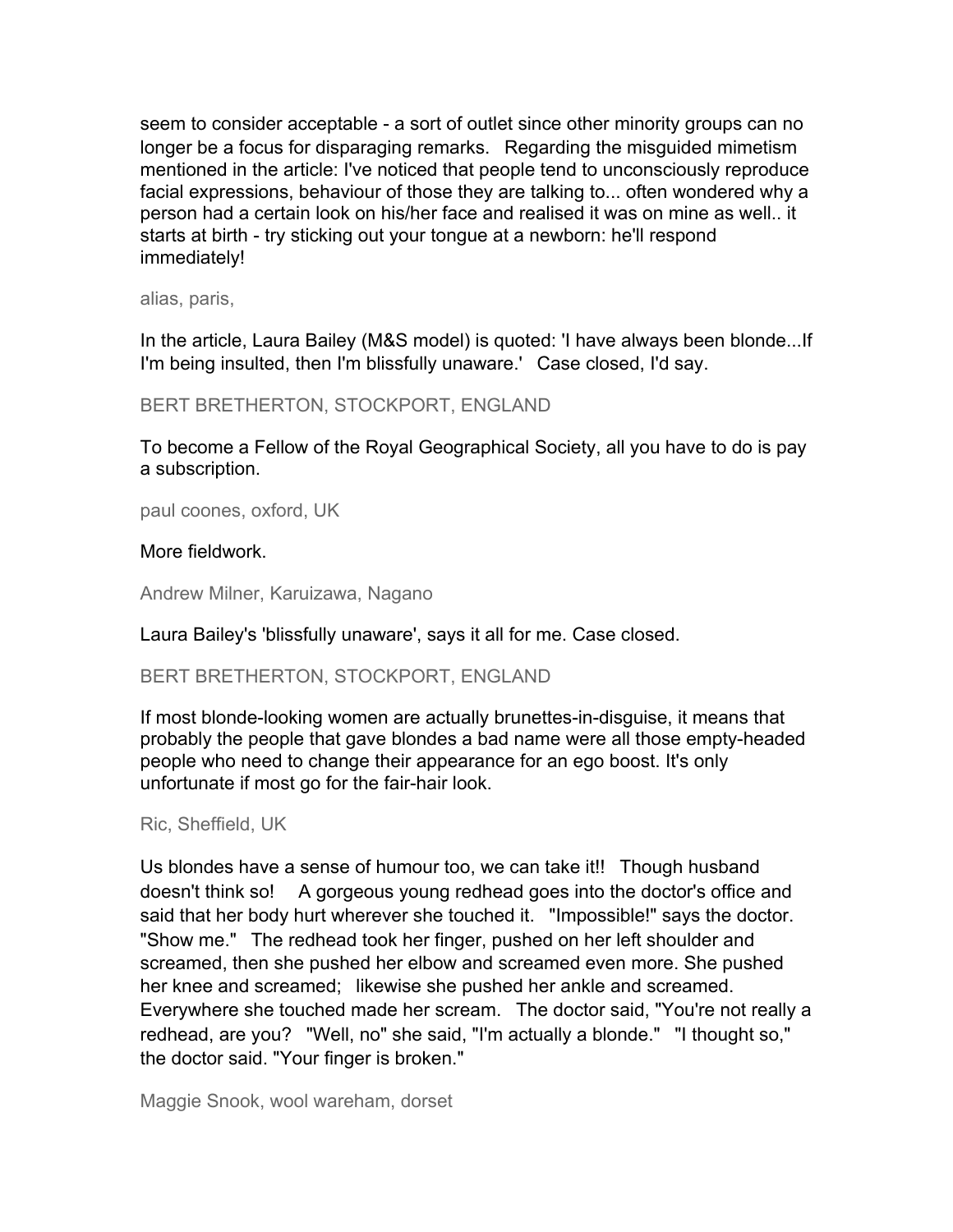Carol E Cox. that was the best thing I have read in this debate in a loooong time. True blond myself, in a high powered job with 97% male dominace, I am having the time of my life. I sure works in my favor and for a senior to underestimate you is not always a bad thing...got me quite far anyway. Well to be honest to all your feminists out ther (no offence) you would probably not like it. It is about loosing the battle to win the war... Ã…sa, Zurich, Switzerland

Ã…sa Johansson, Zurich, Switzerland

Dear Karin That's "to which I have fallen prey" :)

DavidintheUK, London, UK

Being blonde myself, yet with an Oxbridge law degree, I could not help but notice how your esteemed journalists used the opinion of a model and an actress to demonstrate how "real-life blondes were sceptical about the findings" as neither career path is generally considered particularly intellectually demanding....or perhaps that is just another stereotype which I have fallen prey to.

Karin , Bexleyheath,

Given that small children, myself and my children included, are often blonde, and even Aboriginal children are frequently pale haired, and that hair colour usually darkens with maturity, being blonde is stronly associated with youthful fucundity a powerful sexual signal - particularly in the case of females.

Arnold Ward, Weybridge, Surrey, UK

Why is being a 'noted environmentalist' automatically equated with high levels of intelligence?

James, Amsterdam, Netherlands

As noted in the article only three percent of women in Britain are Blonde. The women who make up the one third of women who appear to be Blonde and are not Blonde are actually Brunettes that have been bleached and then assumed the name Blonde. Marilyn Monroe, Suzanne Somers and Goldie Hawn are all Bleached Brunettes using the name Blonde as are Britney Spears, Paris Hilton and Madonna. The list is endless and includes 70% of prostitutes in the USA. I am a Blonde and I don't want to be associated with Bleached Brunettes but I am in a forced association with them because they use my name to hide behind.

 Let's just get over it and call them Bleached Brunettes. This will lessen the impact of their contagious stupidity because the name Bleached Brunette is a bad name and that will limit who wants to be associated with that name.